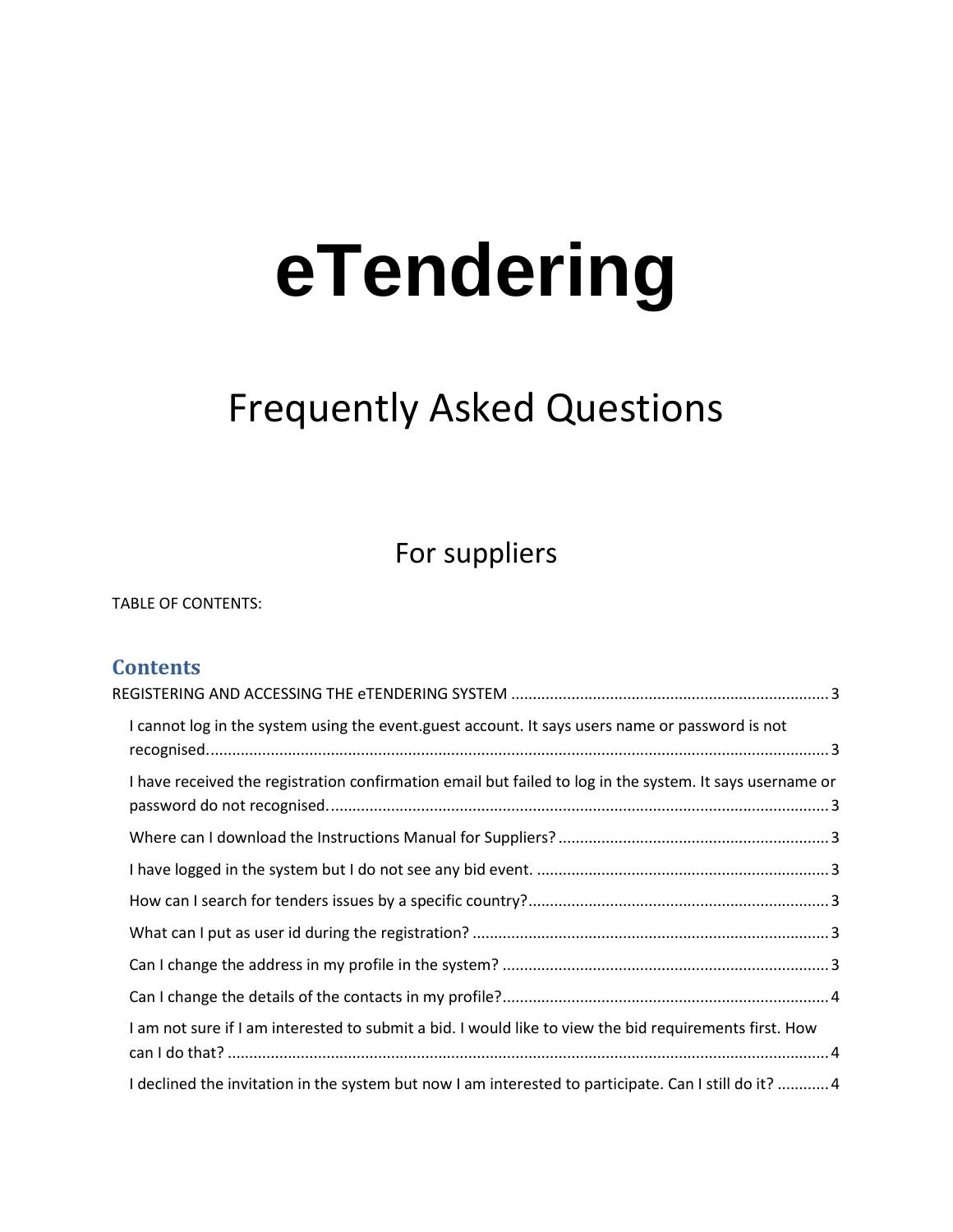| I have accepted the invitation but now I am not interested to submit a bid anymore. Can I cancel my |  |
|-----------------------------------------------------------------------------------------------------|--|
|                                                                                                     |  |
|                                                                                                     |  |
|                                                                                                     |  |
|                                                                                                     |  |
|                                                                                                     |  |
| Will I receive automatic email notifications if there is a change in the bid event?5                |  |
| I have a question related to a specific Tender launched in eTendering system. Whom should I contact |  |
| I have heard that UNDP has launched a tender but I cannot find it in the eTendering system5         |  |
|                                                                                                     |  |
|                                                                                                     |  |
| I see different links where I can upload documents. Which one should I use? 5                       |  |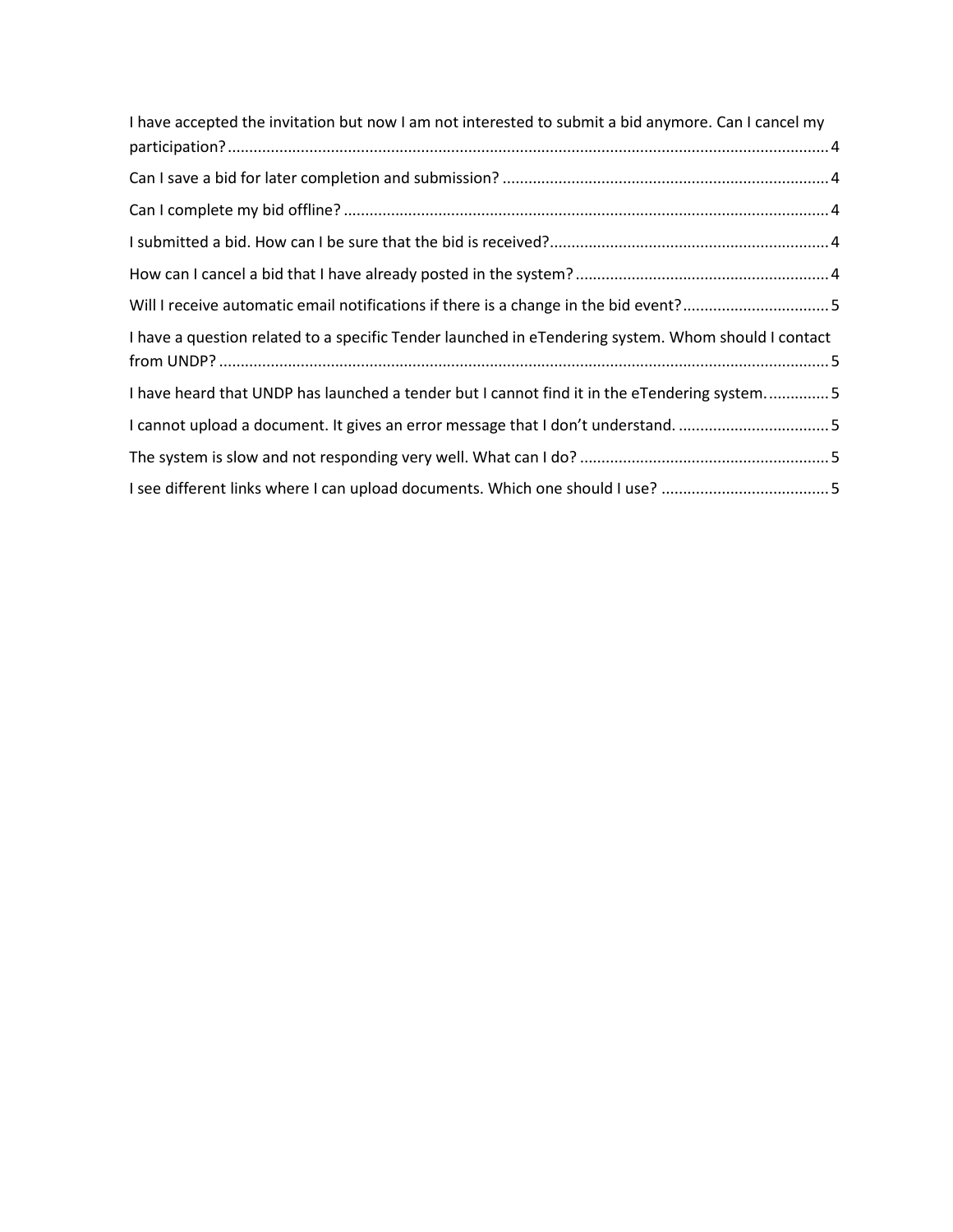# <span id="page-2-0"></span>**REGISTERING AND ACCESSING THE eTENDERING SYSTEM**

# <span id="page-2-1"></span>**I cannot log in the system using the event.guest account. It says users name or password is not recognised.**

Clear cache of your browser and try again. If the problem persists contact UNDP.

# <span id="page-2-2"></span>**I have received the registration confirmation email but failed to log in the system. It says username or password do not recognised.**

- 1. Wait for about 1 hour from the moment you received the confirmation email and try again.
- 2. Clear cache from your browser and retry.
- 3. Copy the system link from the instruction manual document and paste it into the browser. Do not click on the link included in the confirmation email.
- 4. If the problem persists, contact UNDP.

#### <span id="page-2-3"></span>**Where can I download the Instructions Manual for Suppliers?**

You can download the instructions Manual for Suppliers in any of the sources below:

- a) In eTendering system. The instructions manual is uploaded in the bid event.
- b) Procurement notice published in UNDP website for any of the tenders conducted in eTenderig system.
- c) UNDP website.

#### <span id="page-2-4"></span>**I have logged in the system but I do not see any bid event.**

Make sure that "Sell event" and "Request for Information" are selected at the search criteria section and search again.

#### <span id="page-2-5"></span>**How can I search for tenders issues by a specific country?**

In the search criteria section, under Event ID tab, insert the country code in the first box. Country code is a specific code assigned for each country in the system. If you are not sure what the code is for the specific country you are searching, ask UNDP.

#### <span id="page-2-6"></span>**What can I put as user id during the registration?**

The user ID must be composed in the following format: firstname.lastename. It is highly recommended that the user ID represents the company rather than an individual.

# <span id="page-2-7"></span>**Can I change the address in my profile in the system?**

Yes. You can change the address by going to "My bidder Profile" tab in the menu on the left and clicking on "addresses tab". Here you can change the existing address or add additional alternative address.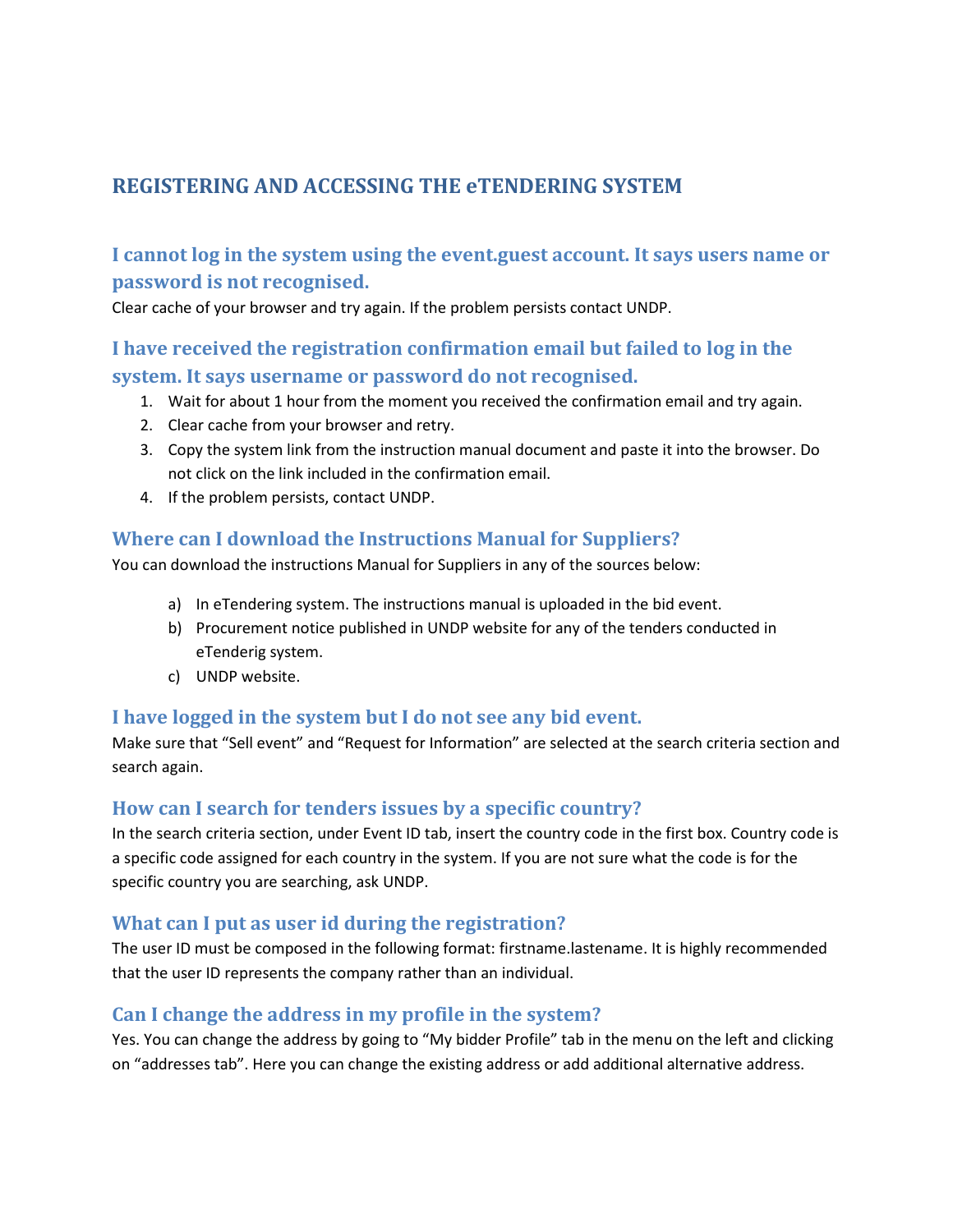# <span id="page-3-0"></span>**Can I change the details of the contacts in my profile?**

Yes. You can change the contact details by going to "My bidder Profile" tab in the menu on the left and clicking on "Contacts". Here you can change the contact information details such as name, email address, telephone numbers, etc for all contacts registered under your profile. You can also add additional contacts or delete existing ones.

# <span id="page-3-1"></span>**I am not sure if I am interested to submit a bid. I would like to view the bid requirements first. How can I do that?**

Click on "View event package" in the start page of the bid event. It will show a list of attachments. One of the attachments with Description "Event details" is a consolidate document of the tender requirements in PDF format. Other attachments included in the Tender are available as well.

# <span id="page-3-2"></span>**I declined the invitation in the system but now I am interested to participate. Can I still do it?**

Yes. You can still submit a bid provided that it is still within the deadline.

# <span id="page-3-3"></span>**I have accepted the invitation but now I am not interested to submit a bid anymore. Can I cancel my participation?**

Yes. If you have not submitted a bid, simply do not submit one. If you have submitted a bid already, cancel it from the system.

# <span id="page-3-4"></span>**Can I save a bid for later completion and submission?**

Yes. However you have to provide responses to those bid questions which a response is mandatory before you can save.

#### <span id="page-3-5"></span>**Can I complete my bid offline?**

Yes. You first have to download the bid document as XML file and complete your bid in Excel. Then you can upload the excel document to your bid in the system. Detailed instructions are provided in the Instructions Manual for Suppliers. However, the attachments must be uploaded directly online in the system.

# <span id="page-3-6"></span>**I submitted a bid. How can I be sure that the bid is received?**

An email confirmation is sent to the email address associated to your account in the system with a copy of your bid. However, you must log into the system and view the bids submitted and recorded in the system to make sure that you have a "posted" bid in the corresponding bid event.

# <span id="page-3-7"></span>**How can I cancel a bid that I have already posted in the system?**

Go to the bid event for which you want to cancel your posted bid, click on "View, Edit, or copy from saved Bids" in the main page, and click on "Cancel" besides the bid you want to cancel. More detailed instructions are provided in the Instructions Manual for Suppliers.